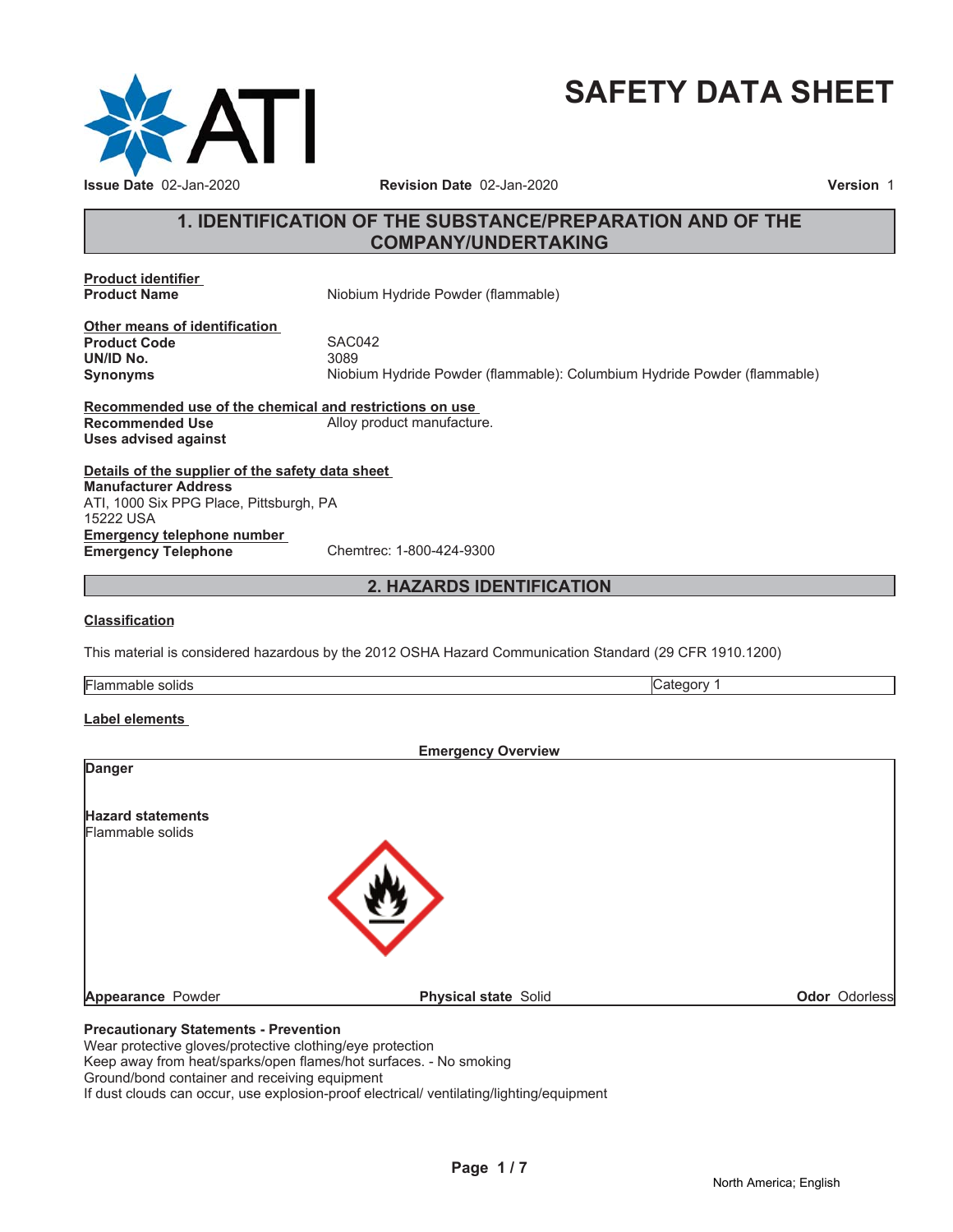# **Precautionary Statements - Response**

In case of fire: Use salt (NaCl) for extinction.

**Hazards not otherwise classified (HNOC)** Not applicable **Other Information**

## **3. COMPOSITION/INFORMATION ON INGREDIENTS**

\_\_\_\_\_\_\_\_\_\_\_\_\_\_\_\_\_\_\_\_\_\_\_\_\_\_\_\_\_\_\_\_\_\_\_\_\_\_\_\_\_\_\_\_\_\_\_\_\_\_\_\_\_\_\_\_\_\_\_\_\_\_\_\_\_\_\_\_\_\_\_\_\_\_\_\_\_\_\_\_\_\_\_\_\_\_\_\_\_\_\_\_\_

.

**Synonyms** Niobium Hydride Powder (flammable): Columbium Hydride Powder (flammable).

| $\sim$ $\sim$<br>Chamiaal<br>Name | AS No.                                            | $+0/$<br>.<br>.<br>w.<br>70 |
|-----------------------------------|---------------------------------------------------|-----------------------------|
| .<br>Hvdride<br>Niobium           | OC <sub>7</sub><br>$\sim$ $\sim$<br>-מס-ו<br>האר. | . 99                        |
|                                   |                                                   |                             |

# **4. FIRST AID MEASURES**

| <b>First aid measures</b>                                                  |                                                                                                                                                        |  |
|----------------------------------------------------------------------------|--------------------------------------------------------------------------------------------------------------------------------------------------------|--|
| Eye contact                                                                | In the case of particles coming in contact with eyes during processing, treat as with any<br>foreign object.                                           |  |
| <b>Skin Contact</b>                                                        | None under normal use conditions.                                                                                                                      |  |
| <b>Inhalation</b>                                                          | If excessive amounts of smoke, fume, or particulate are inhaled during processing, remove<br>to fresh air and consult a qualified health professional. |  |
| Ingestion                                                                  | IF SWALLOWED: Call a POISON CENTER or doctor/physician if you feel unwell.                                                                             |  |
| Most important symptoms and effects, both acute and delayed                |                                                                                                                                                        |  |
| <b>Symptoms</b>                                                            | None anticipated.                                                                                                                                      |  |
| Indication of any immediate medical attention and special treatment needed |                                                                                                                                                        |  |
| Note to physicians                                                         | Treat symptomatically.                                                                                                                                 |  |

## **5. FIRE-FIGHTING MEASURES**

#### **Suitable extinguishing media**

Isolate large fires and allow to burn out. Smother small fires with salt (NaCl).

**Unsuitable extinguishing media** Do not spray water on burning metal as an explosion may occur. This explosive characteristic is caused by the hydrogen and steam generated by the reaction of water with the burning material.

#### **Specific hazards arising from the chemical**

Intense heat. Very fine, high surface area material resulting from processing this product may ignite spontaneously at room temperature. WARNING: Fine particles of this product may form combustible dust-air mixtures. Keep particles away from all ignition sources including heat, sparks, and flame. Prevent dust accumulations to minimize combustible dust hazard.

**Hazardous combustion products**Evolves hydrogen gas when heated above 250°C.

#### **Explosion data Sensitivity to Mechanical Impact** None. **Sensitivity to Static Discharge** May be ignited by heat, sparks or flames.

## **Protective equipment and precautions for firefighters**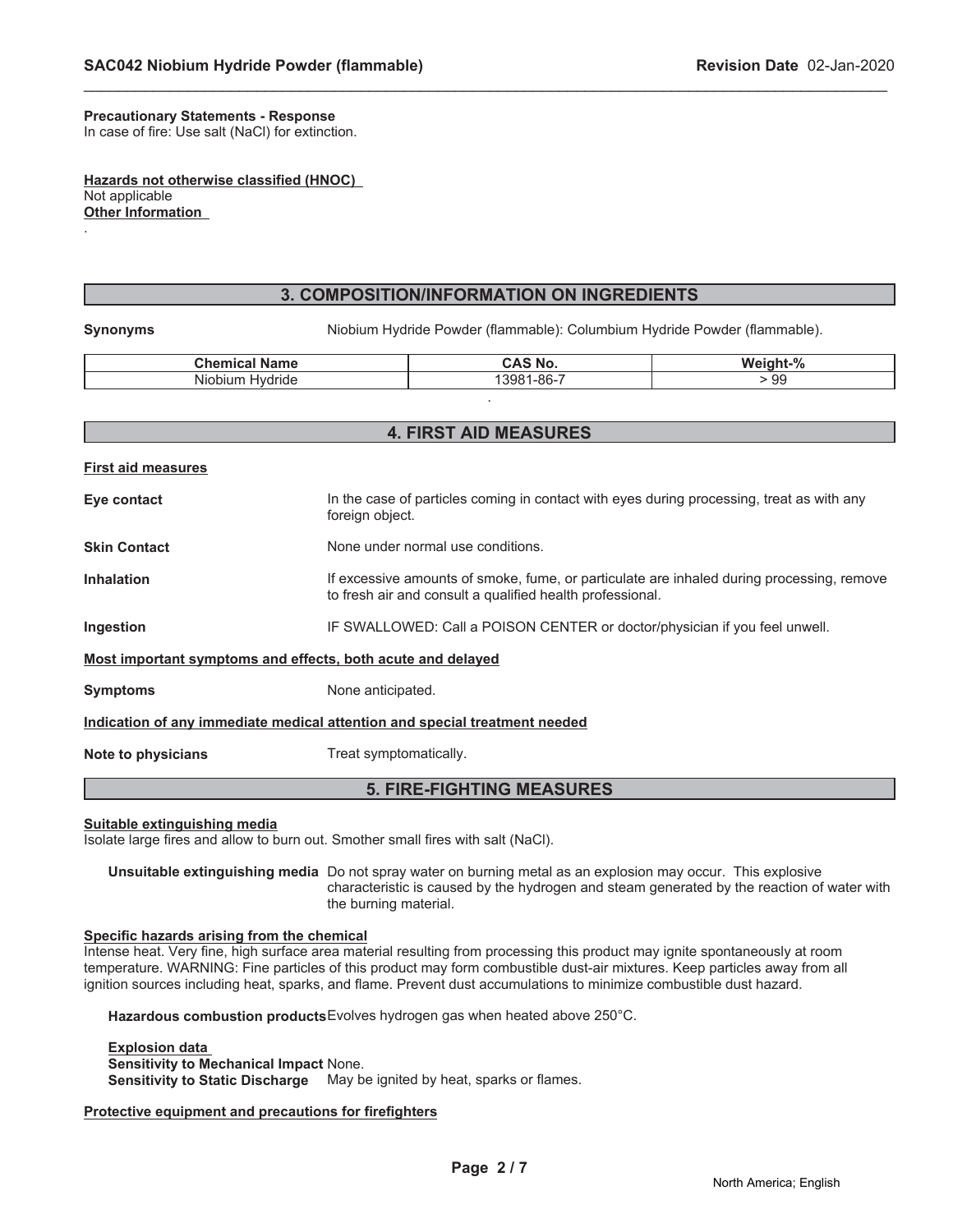|                                                              | Firefighters should wear self-contained breathing apparatus and full firefighting turnout gear.                                                                                                                                                                                                                                                                                                                    |  |
|--------------------------------------------------------------|--------------------------------------------------------------------------------------------------------------------------------------------------------------------------------------------------------------------------------------------------------------------------------------------------------------------------------------------------------------------------------------------------------------------|--|
|                                                              | <b>6. ACCIDENTAL RELEASE MEASURES</b>                                                                                                                                                                                                                                                                                                                                                                              |  |
|                                                              | Personal precautions, protective equipment and emergency procedures                                                                                                                                                                                                                                                                                                                                                |  |
| <b>Personal precautions</b>                                  | Use personal protective equipment as required.                                                                                                                                                                                                                                                                                                                                                                     |  |
| For emergency responders                                     | Use personal protective equipment as required. Follow Emergency Response Guidebook,<br>Guide No. 170.                                                                                                                                                                                                                                                                                                              |  |
| <b>Environmental precautions</b>                             |                                                                                                                                                                                                                                                                                                                                                                                                                    |  |
| <b>Environmental precautions</b>                             | Collect spillage to prevent release to the environment.                                                                                                                                                                                                                                                                                                                                                            |  |
| Methods and material for containment and cleaning up         |                                                                                                                                                                                                                                                                                                                                                                                                                    |  |
| <b>Methods for containment</b>                               | Prevent further leakage or spillage if safe to do so.                                                                                                                                                                                                                                                                                                                                                              |  |
| Methods for cleaning up                                      | Sweep or shovel material into dry containers using non-sparking tools. Avoid creating<br>uncontrolled dust                                                                                                                                                                                                                                                                                                         |  |
|                                                              | 7. HANDLING AND STORAGE                                                                                                                                                                                                                                                                                                                                                                                            |  |
| <b>Precautions for safe handling</b>                         |                                                                                                                                                                                                                                                                                                                                                                                                                    |  |
| Advice on safe handling                                      | Very fine, high surface area material resulting from grinding, buffing, polishing, or similar<br>processes of this product may ignite spontaneously at room temperature. WARNING: Fine<br>particles of this product may form combustible dust-air mixtures. Keep particles away from<br>all ignition sources including heat, sparks, and flame. Prevent dust accumulations to<br>minimize combustible dust hazard. |  |
| Conditions for safe storage, including any incompatibilities |                                                                                                                                                                                                                                                                                                                                                                                                                    |  |
| <b>Storage Conditions</b>                                    | Keep away from heat, sparks, flame and other sources of ignition (i.e., pilot lights, electric<br>motors and static electricity). For long-term storage, keep sealed in argon-filled steel drums.                                                                                                                                                                                                                  |  |
| Incompatible materials                                       | Dissolves in hydrofluoric acid.                                                                                                                                                                                                                                                                                                                                                                                    |  |
| 8. EXPOSURE CONTROLS/PERSONAL PROTECTION                     |                                                                                                                                                                                                                                                                                                                                                                                                                    |  |

\_\_\_\_\_\_\_\_\_\_\_\_\_\_\_\_\_\_\_\_\_\_\_\_\_\_\_\_\_\_\_\_\_\_\_\_\_\_\_\_\_\_\_\_\_\_\_\_\_\_\_\_\_\_\_\_\_\_\_\_\_\_\_\_\_\_\_\_\_\_\_\_\_\_\_\_\_\_\_\_\_\_\_\_\_\_\_\_\_\_\_\_\_

## **8. EXPOSURE CONTROLS/PERSONAL PROTECTION**

## **Control parameters**

| Chemio                                | ACGIH | <b>PEL</b> |
|---------------------------------------|-------|------------|
| name                                  | .     | OSHA       |
| .<br>Hvdride<br>Niobium<br>13981-86-7 |       |            |

## **Appropriate engineering controls**

**Engineering Controls Avoid generation of uncontrolled particles.** 

## **Individual protection measures, such as personal protective equipment**

| Eye/face protection           | When airborne particles may be present, appropriate eye protection is recommended. For<br>example, tight-fitting goggles, foam-lined safety glasses or other protective equipment that<br>shield the eyes from particles.                                           |
|-------------------------------|---------------------------------------------------------------------------------------------------------------------------------------------------------------------------------------------------------------------------------------------------------------------|
| Skin and body protection      | Fire/flame resistant/retardant clothing may be appropriate during hot work with the product.                                                                                                                                                                        |
| <b>Respiratory protection</b> | When particulates/fumes/gases are generated and if exposure limits are exceeded or<br>irritation is experienced, proper approved respiratory protection should be worn.<br>Positive-pressure supplied air respirators may be required for high airborne contaminant |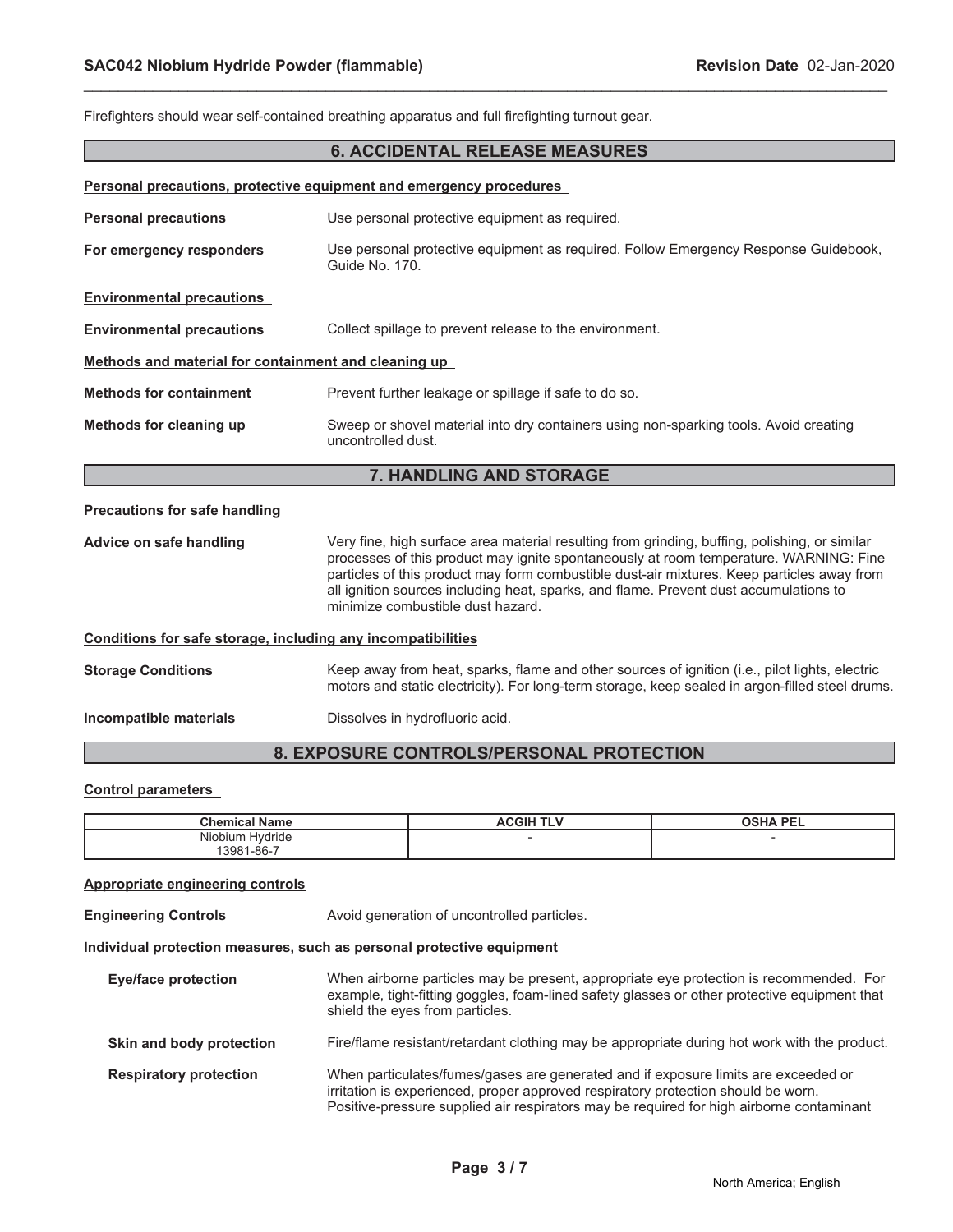concentrations. Respiratory protection must be provided in accordance with current local regulations.

**General Hygiene Considerations** Handle in accordance with good industrial hygiene and safety practice.

## **9. PHYSICAL AND CHEMICAL PROPERTIES**

\_\_\_\_\_\_\_\_\_\_\_\_\_\_\_\_\_\_\_\_\_\_\_\_\_\_\_\_\_\_\_\_\_\_\_\_\_\_\_\_\_\_\_\_\_\_\_\_\_\_\_\_\_\_\_\_\_\_\_\_\_\_\_\_\_\_\_\_\_\_\_\_\_\_\_\_\_\_\_\_\_\_\_\_\_\_\_\_\_\_\_\_\_

#### **Information on basic physical and chemical properties**

| <b>Physical state</b>            | Solid                                     |                       |                |
|----------------------------------|-------------------------------------------|-----------------------|----------------|
| Appearance                       | Powder                                    | Odor                  | Odorless       |
| Color                            | Metallic, gray or silver                  | <b>Odor threshold</b> | Not applicable |
|                                  |                                           |                       |                |
| <b>Property</b>                  | <b>Values</b>                             | Remarks • Method      |                |
| pH                               |                                           | Not applicable        |                |
| Melting point / freezing point   | Evolves hydrogen above 250 °C /<br>482 °F |                       |                |
| Boiling point / boiling range    |                                           |                       |                |
| <b>Flash point</b>               |                                           |                       |                |
| <b>Evaporation rate</b>          |                                           | Not applicable        |                |
| Flammability (solid, gas)        |                                           | Flammable             |                |
| <b>Flammability Limit in Air</b> |                                           |                       |                |
| <b>Upper flammability limit:</b> |                                           |                       |                |
| Lower flammability limit:        |                                           |                       |                |
| Vapor pressure                   |                                           | Not applicable        |                |
| <b>Vapor density</b>             |                                           | Not applicable        |                |
| <b>Specific Gravity</b>          | 7.68                                      |                       |                |
| <b>Water solubility</b>          | Insoluble                                 |                       |                |
| Solubility in other solvents     |                                           |                       |                |
| <b>Partition coefficient</b>     |                                           | Not applicable        |                |
| <b>Autoignition temperature</b>  |                                           | Not applicable        |                |
| <b>Decomposition temperature</b> | 250°C / 482°F                             |                       |                |
| <b>Kinematic viscosity</b>       |                                           | Not applicable        |                |
| <b>Dynamic viscosity</b>         |                                           | Not applicable        |                |
| <b>Explosive properties</b>      | Not applicable                            |                       |                |
| <b>Oxidizing properties</b>      | Not applicable                            |                       |                |
| <b>Other Information</b>         |                                           |                       |                |
|                                  |                                           |                       |                |
| <b>Softening point</b>           |                                           |                       |                |
| <b>Molecular weight</b>          | 93.92                                     |                       |                |
| <b>VOC Content (%)</b>           | Not applicable                            |                       |                |
| <b>Density</b>                   |                                           |                       |                |
| <b>Bulk density</b>              | $~270$ lb/ft3                             |                       |                |
|                                  |                                           |                       |                |

## **10. STABILITY AND REACTIVITY**

## **Reactivity**

Not applicable

## **Chemical stability**

Stable under normal conditions.

### **Possibility of Hazardous Reactions**

At temperatures above 200°C, this product reacts vigorously with halogen gases and with halocarbons to produce flammable hydrogen gas and toxic oxides of nitrogen or other corrosive gases.

**Hazardous polymerization** Hazardous polymerization does not occur.

#### **Conditions to avoid**

Dust formation and dust accumulation.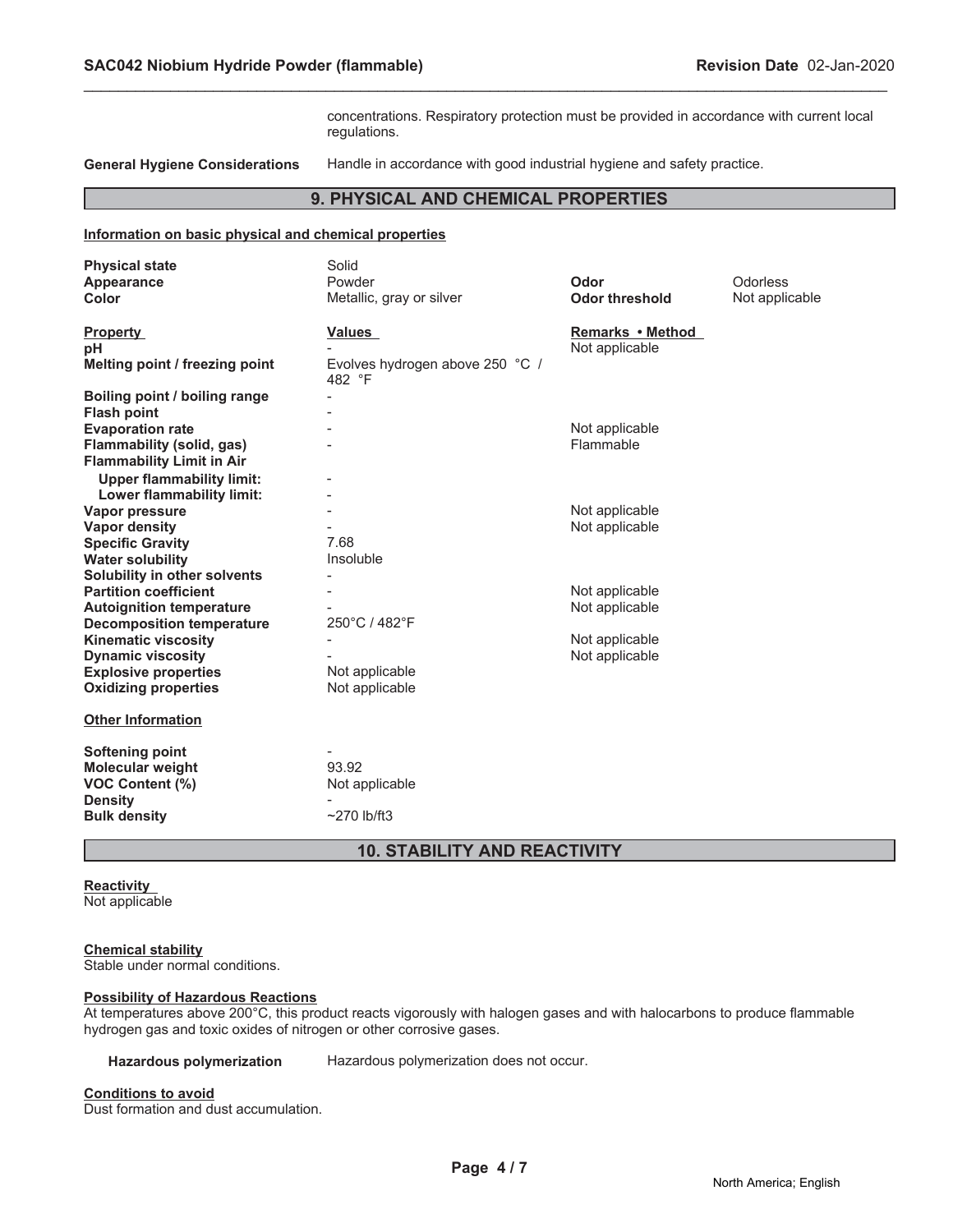## **Incompatible materials**

Dissolves in hydrofluoric acid.

#### **Hazardous Decomposition Products**

Evolves hydrogen gas when heated above 250°C.

## **11. TOXICOLOGICAL INFORMATION**

\_\_\_\_\_\_\_\_\_\_\_\_\_\_\_\_\_\_\_\_\_\_\_\_\_\_\_\_\_\_\_\_\_\_\_\_\_\_\_\_\_\_\_\_\_\_\_\_\_\_\_\_\_\_\_\_\_\_\_\_\_\_\_\_\_\_\_\_\_\_\_\_\_\_\_\_\_\_\_\_\_\_\_\_\_\_\_\_\_\_\_\_\_

## **Information on likely routes of exposure**

## **Product Information**

| <b>Inhalation</b>   | Product not classified. |
|---------------------|-------------------------|
| Eye contact         | Product not classified. |
| <b>Skin Contact</b> | Product not classified. |
| Ingestion           | Product not classified. |

| <b>Chemical Name</b> | Oral LD50     | <b>Dermal LD50</b> | <b>Inhalation LC50</b> |
|----------------------|---------------|--------------------|------------------------|
| Niobium Hvdride      | 2000 mg/kg bw |                    |                        |
| 13981-86-7           |               |                    |                        |

## **Information on toxicological effects**

#### **Symptoms** None known.

## **Delayed and immediate effects as well as chronic effects from short and long-term exposure**

| <b>Acute toxicity</b>             | Product not classified. |
|-----------------------------------|-------------------------|
| <b>Skin corrosion/irritation</b>  | Product not classified. |
| Serious eye damage/eye irritation | Product not classified. |
| <b>Sensitization</b>              | Product not classified. |
| <b>Germ cell mutagenicity</b>     | Product not classified. |
| Carcinogenicity                   | Product not classified. |
| <b>Reproductive toxicity</b>      | Product not classified. |
| <b>STOT - single exposure</b>     | Product not classified. |
| <b>STOT - repeated exposure</b>   | Product not classified. |
| <b>Aspiration hazard</b>          | Product not classified. |

# **12. ECOLOGICAL INFORMATION**

## **Ecotoxicity**

This product as shipped is not classified for aquatic toxicity.

| <b>Chemical Name</b> | Algae/aquatic plants     | Fish | <b>Toxicity to</b>           | <b>Crustacea</b>         |
|----------------------|--------------------------|------|------------------------------|--------------------------|
|                      |                          |      | microorganisms               |                          |
| Niobium Hydride      | $\overline{\phantom{a}}$ |      | The 3 h EC50 of Niobium      | $\overline{\phantom{a}}$ |
| 13981-86-7           |                          |      | hydride for activated sludge |                          |
|                      |                          |      | was greater than 1,000       |                          |
|                      |                          |      | mg/L.                        |                          |

## **Other adverse effects**

## **13. DISPOSAL CONSIDERATIONS**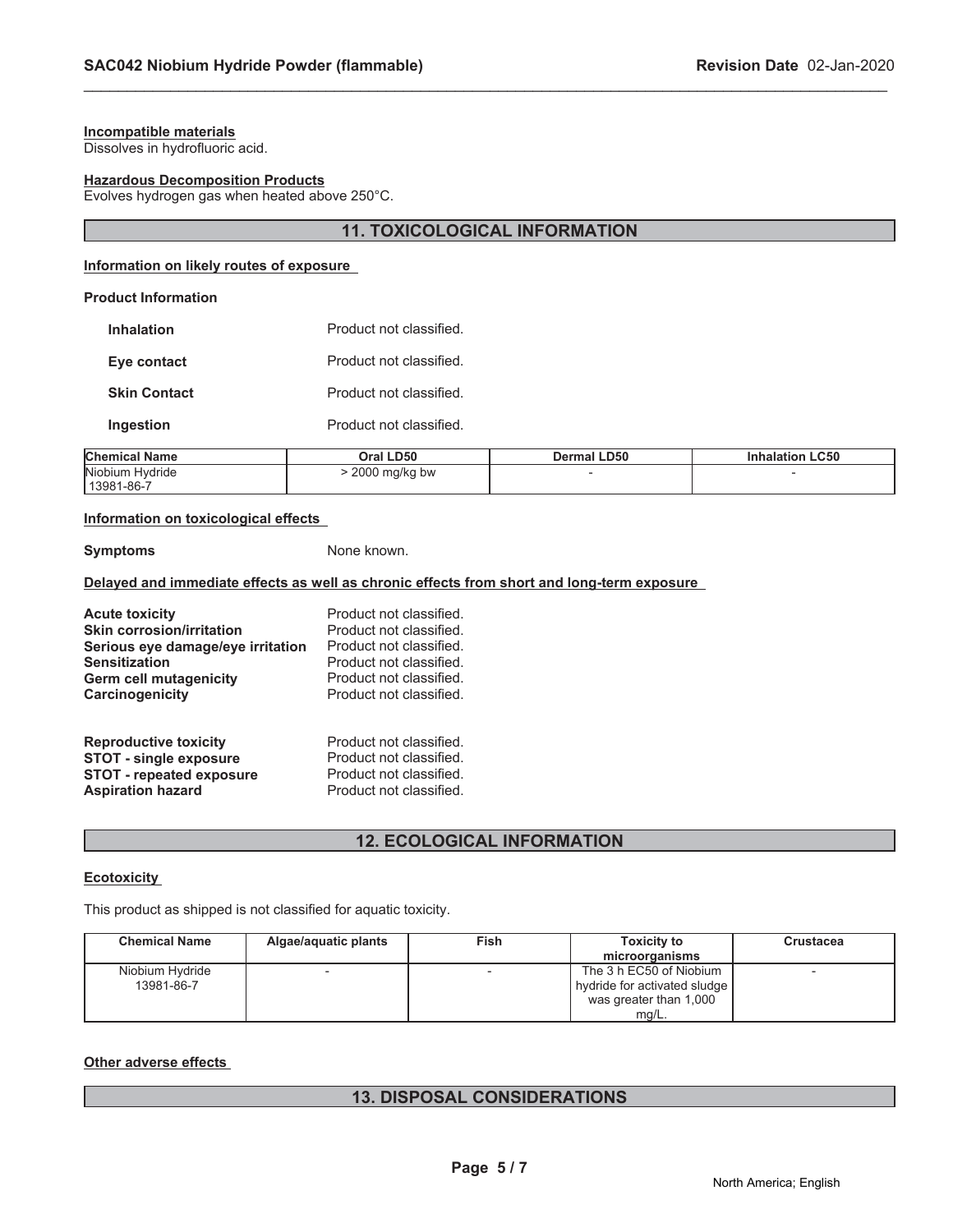#### **Waste treatment methods**

**Disposal of wastes Disposal should be in accordance with applicable regional, national and local laws and <b>Disposal should be in accordance with applicable regional, national and local laws and** regulations.

**Contaminated packaging** Disposal should be in accordance with applicable regional, national and local laws and regulations.

## **14. TRANSPORT INFORMATION**

\_\_\_\_\_\_\_\_\_\_\_\_\_\_\_\_\_\_\_\_\_\_\_\_\_\_\_\_\_\_\_\_\_\_\_\_\_\_\_\_\_\_\_\_\_\_\_\_\_\_\_\_\_\_\_\_\_\_\_\_\_\_\_\_\_\_\_\_\_\_\_\_\_\_\_\_\_\_\_\_\_\_\_\_\_\_\_\_\_\_\_\_\_

| DOT                             | Regulated                                         |
|---------------------------------|---------------------------------------------------|
| UN/ID No.                       | 3089                                              |
| Proper shipping name            | Metal powder, flammable, n.o.s. (Niobium Hydride) |
| <b>Hazard Class</b>             | 4.1                                               |
| <b>Packing Group</b>            |                                                   |
| <b>Special Provisions</b>       | IB8. IP2. IP4. T3. TP33                           |
| <b>Emergency Response Guide</b> | 170                                               |
| <b>Number</b>                   |                                                   |

# **15. REGULATORY INFORMATION**

| Complies          |
|-------------------|
| Complies          |
| Complies          |
| <b>Not Listed</b> |
| <b>Not Listed</b> |
| Complies          |
| <b>Not Listed</b> |
| <b>Not Listed</b> |
|                   |

#### **Legend:**

 **TSCA** - United States Toxic Substances Control Act Section 8(b) Inventory

 **DSL/NDSL** - Canadian Domestic Substances List/Non-Domestic Substances List

 **EINECS/ELINCS** - European Inventory of Existing Chemical Substances/European List of Notified Chemical Substances

 **ENCS** - Japan Existing and New Chemical Substances

 **IECSC** - China Inventory of Existing Chemical Substances

 **KECL** - Korean Existing and Evaluated Chemical Substances

 **PICCS** - Philippines Inventory of Chemicals and Chemical Substances

 **AICS** - Australian Inventory of Chemical Substances

## **US Federal Regulations**

## **SARA 313**

Section 313 of Title III of the Superfund Amendments and Reauthorization Act of 1986 (SARA). This product does not contain any chemicals which are subject to the reporting requirements of the Act and Title 40 of the Code of Federal Regulations, Part 372

## **SARA 311/312 Hazard Categories**

| <b>Acute health hazard</b>        | No  |
|-----------------------------------|-----|
| <b>Chronic Health Hazard</b>      | N٥  |
| Fire hazard                       | Yes |
| Sudden release of pressure hazard | N٥  |
| <b>Reactive Hazard</b>            | N٥  |

#### **CWA (Clean Water Act)**

This product does not contain any substances regulated as pollutants pursuant to the Clean Water Act (40 CFR 122.21 and 40 CFR 122.42)